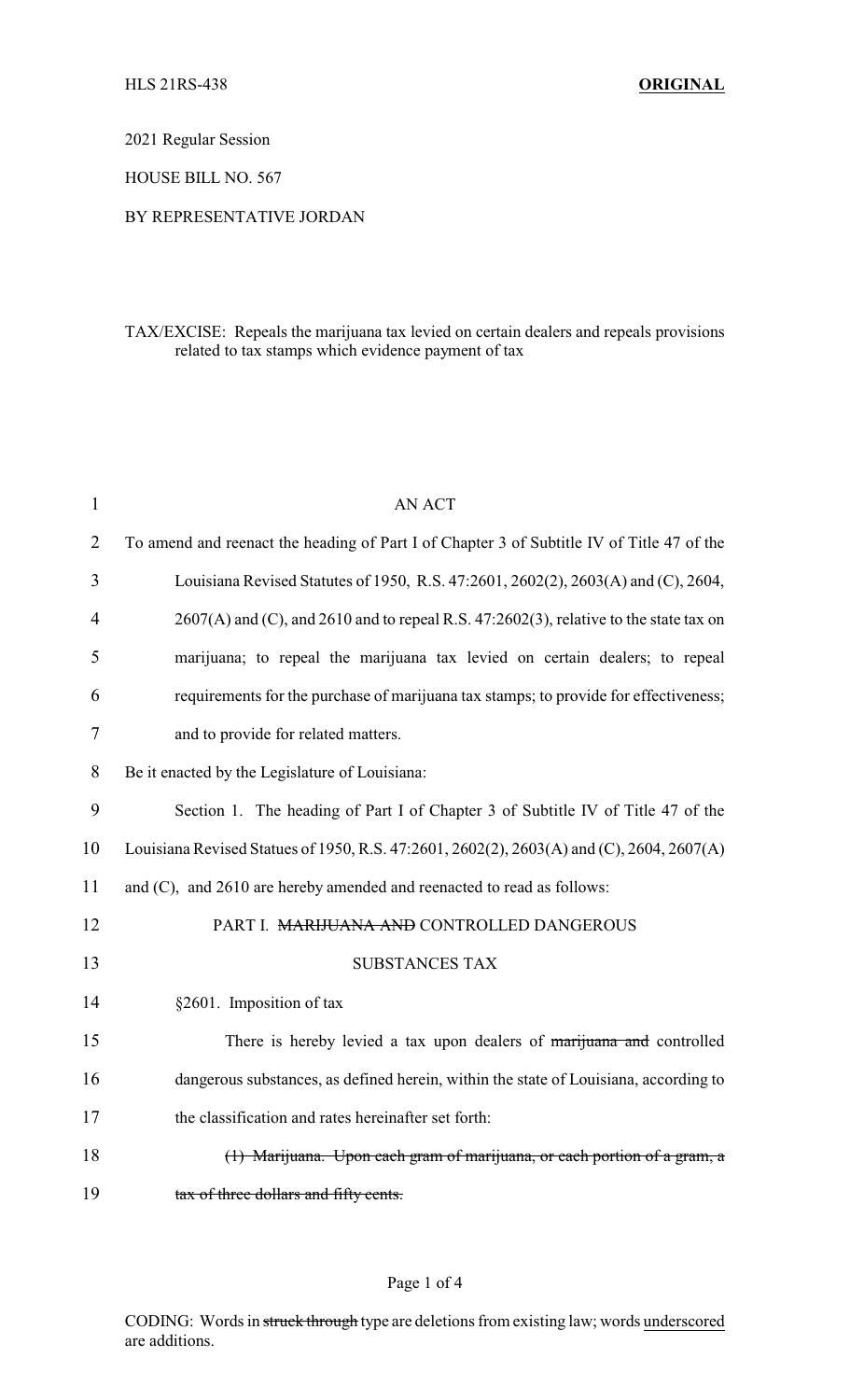| $\mathbf{1}$   | (2) Controlled dangerous substances. $(a)(1)$ Upon each gram of controlled                |
|----------------|-------------------------------------------------------------------------------------------|
| $\overline{2}$ | dangerous substance, or portion of a gram, a tax of two hundred dollars.                  |
| 3              | $(b)(2)$ Upon each ten dosage units unit of a controlled dangerous substance              |
| 4              | that is not sold by weight, or portion thereof, a tax of four hundred dollars.            |
| 5              | §2602. Definitions                                                                        |
| 6              | As used in this Part, the following terms shall have the meaning ascribed to              |
| 7              | them in this Section unless the context clearly indicates otherwise:                      |
| 8              | $\ast$<br>*<br>*                                                                          |
| 9              | (2) "Dealer" means a person who in violation of Louisiana law manufactures,               |
| 10             | produces, ships, transports, or imports into Louisiana or in any manner acquires or       |
| 11             | possesses more than forty-two and one-half grams of marijuana, or seven or more           |
| 12             | grams of any controlled dangerous substance, or ten or more dosage units of any           |
| 13             | controlled dangerous substance which is not sold by weight.                               |
| 14             | $\ast$<br>*<br>*                                                                          |
| 15             | §2603. Use of stamps required                                                             |
| 16             | A. Tax stamps. In order to enforce the collection of the tax levied by this               |
| 17             | Part, the secretary shall design and have printed or manufactured stamps of such size     |
| 18             | and denomination as may be determined by him and so prepared as to permit them            |
| 19             | to be easily affixed to or stamped on marijuana or controlled dangerous substances,       |
| 20             | or containers thereof.                                                                    |
| 21             | $\ast$<br>$\ast$<br>$\ast$                                                                |
| 22             | C. Affixing stamps. Stamps shall be affixed by the dealer on the smallest                 |
| 23             | container or package of marijuana or controlled dangerous substance that is subject       |
| 24             | to the tax, to permit the secretary to readily ascertain by an inspection of any dealer's |
| 25             | stock on hand whether or not the tax has been paid. The dealer shall cause to be          |
| 26             | affixed on every gram or unit of marijuana or controlled dangerous substance on           |
| 27             | which a tax is due stamps of an amount equaling the tax due thereon, before any           |
| 28             | dealer sells, offers for sale, handles, removes, or otherwise disturbs or distributes the |
| 29             | same. Each stamp may be used only once.                                                   |

# Page 2 of 4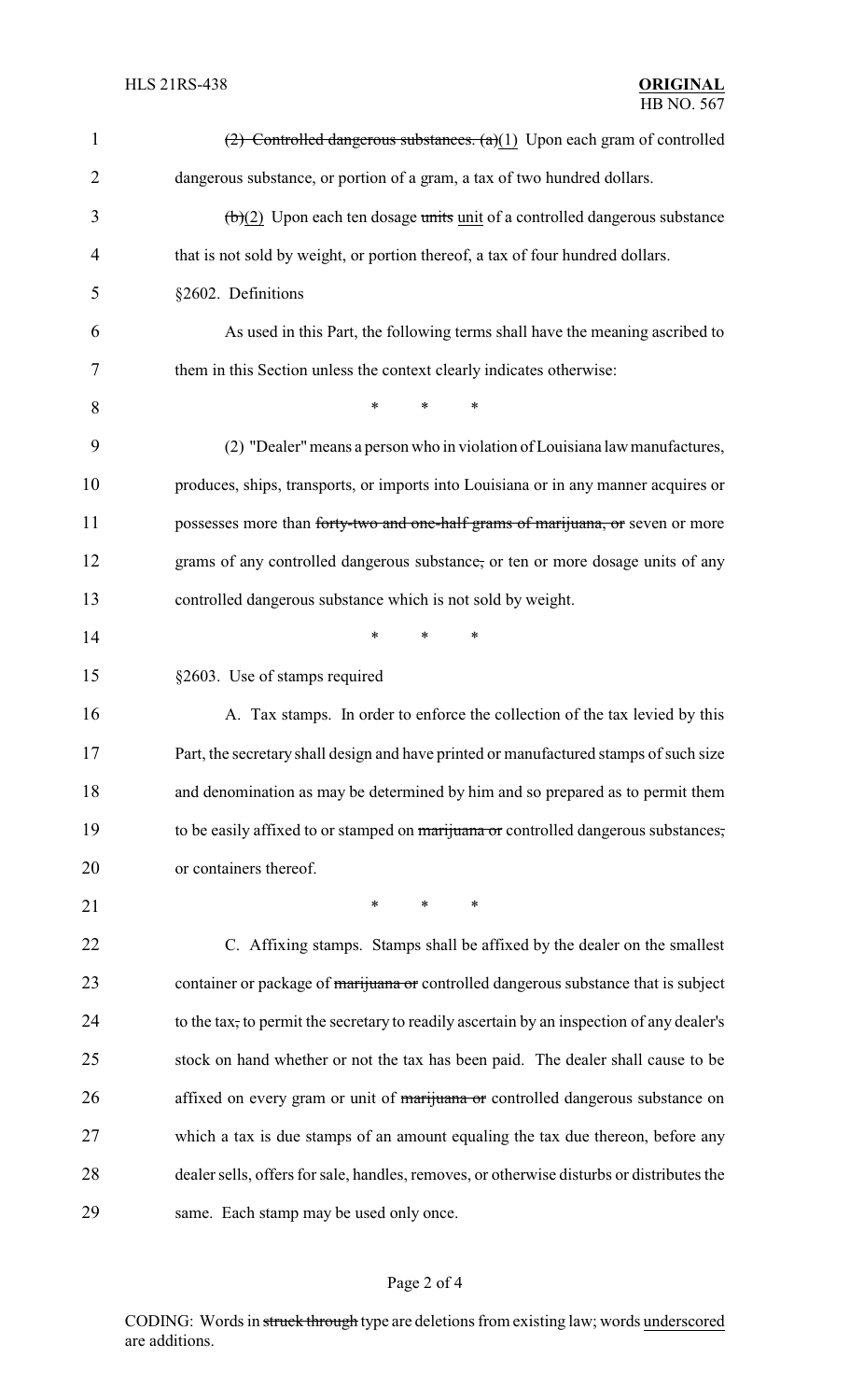| $\mathbf{1}$   | §2604. Authority to issue rules and regulations                                         |
|----------------|-----------------------------------------------------------------------------------------|
| $\overline{2}$ | The secretary is hereby authorized to issue rules and regulations not in                |
| 3              | conflict herewith in order to make effective the provisions of this Part. The secretary |
| 4              | shall adopt a uniform system of providing, affixing, and displaying official stamps     |
| 5              | for marijuana and controlled dangerous substances on which a tax is imposed.            |
| 6              | *<br>*<br>*                                                                             |
| 7              | §2607. Penalties                                                                        |
| 8              | A. No dealer may possess any marijuana or controlled dangerous substance                |
| 9              | upon which a tax is imposed by this Part. In addition to any other criminal penalties,  |
| 10             | if a dealer possesses any marijuana or controlled dangerous substance upon which        |
| 11             | the tax has not been paid as evidenced by a stamp, such dealer shall be subject to the  |
| 12             | additional penalties contained in this Part.                                            |
| 13             | *<br>$\ast$<br>$\ast$                                                                   |
| 14             | C. In addition to the tax penalty imposed, a dealer distributing or possessing          |
| 15             | marijuana or controlled dangerous substances without affixing the appropriate           |
| 16             | stamps is guilty of a crime and, upon conviction, may be sentenced to imprisonment      |
| 17             | for not more than five years or receive a penalty of not more than ten thousand         |
| 18             | dollars, or both.                                                                       |
| 19             | $\ast$<br>$\ast$<br>*                                                                   |
| 20             | §2610. Exceptions                                                                       |
| 21             | Nothing in this Part requires persons lawfully in possession of marijuana or            |
| 22             | a controlled dangerous substance to pay the tax required under this Part.               |
| 23             | Section 2. R.S. $47:2602(3)$ is hereby repealed in its entirety.                        |
| 24             | Section 3. This Act shall become effective if and when the Act which originated as      |
| 25             | House Bill No. of this 2021 Regular Session of the Legislature is enacted and becomes   |
| 26             | effective.                                                                              |